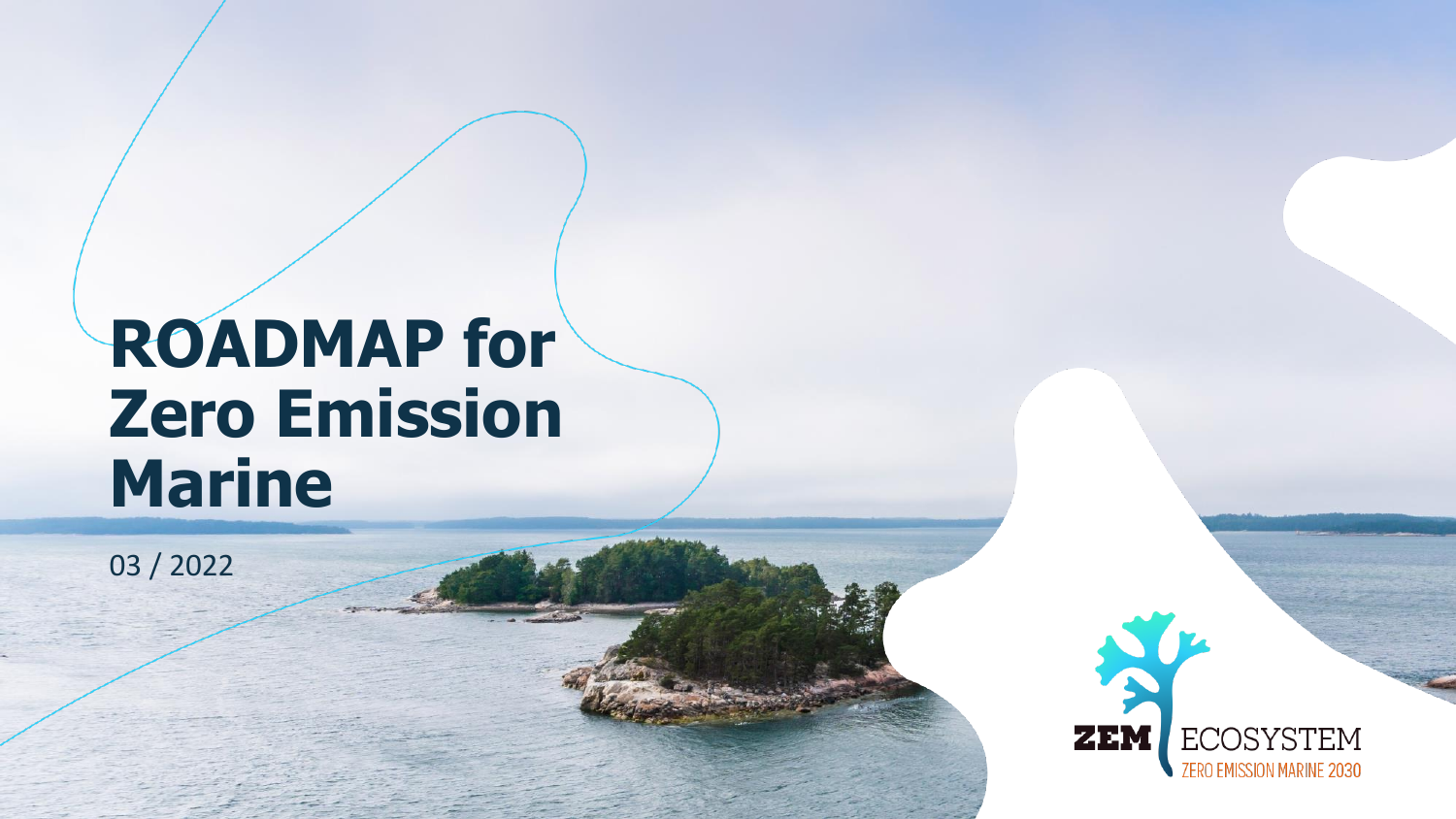### **VISION:**

### **MISSION:**

A Zero emission marine Future

Creating an economically compelling zero-emission marine ecosystem driving sustainable technology solutions and services

### **OBJECTIVES:**

With the ecosystem's collective over **300 million euro increase in R&D** spend over the coming years, we will develop new competitive skills, human capital and worldclass services and solutions, enabling the creation of additional annual revenue to Finland of one billion euros per year by 2030.

This will enable us to reach **60% GHG reduction in the maritime industry by 2030** and by 2050 all the Wärtsilä Veturi ecosystem products are carbon-neutral or carbon-negative

## **60% GHG reduction in the maritime industry by 2030**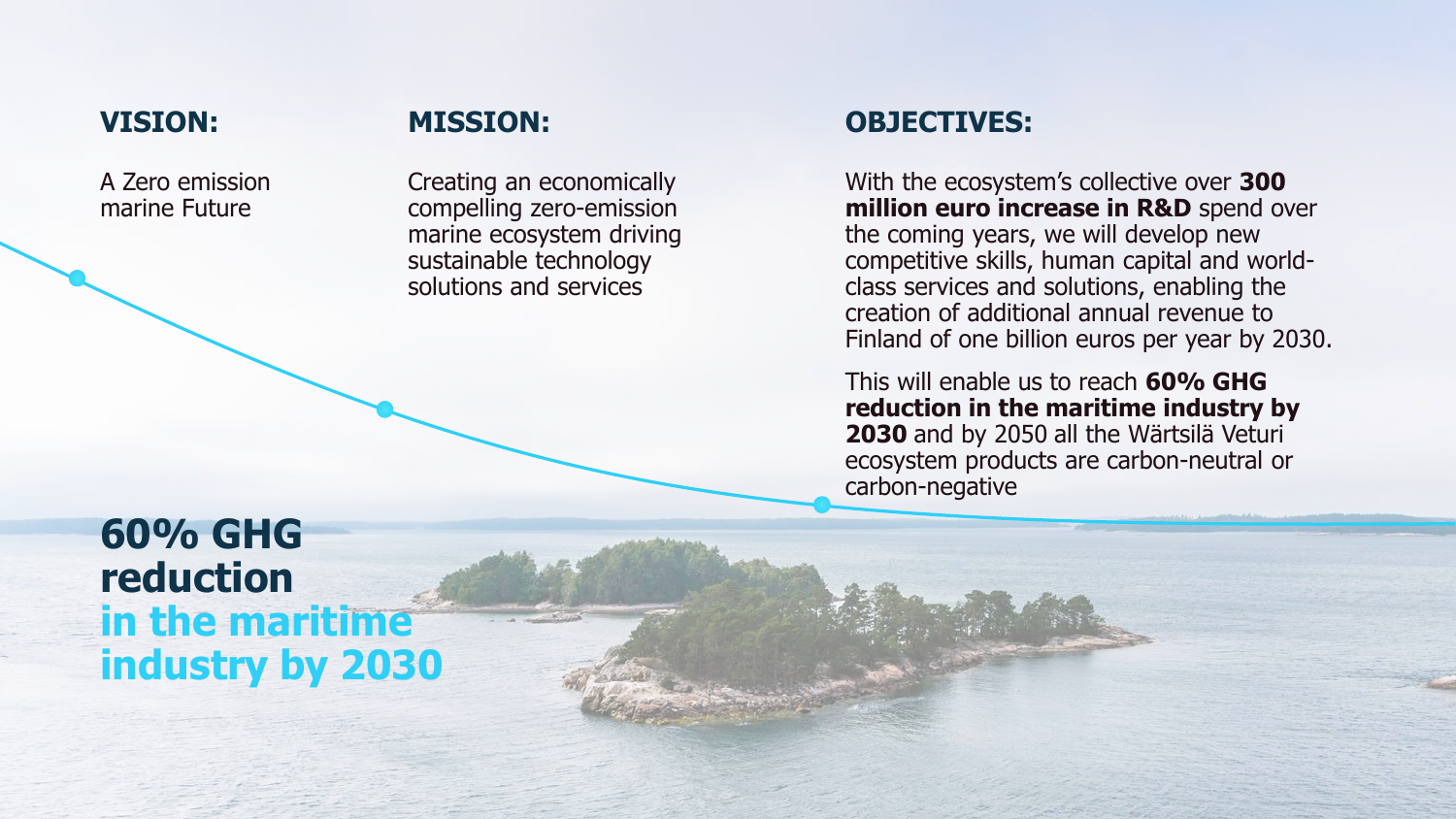

## **Wärtsilä roadmap for Veturi project Zero Emission Marine**

**Technologies enabling introduction of green fuels**

**Green fuel production** 

**Automated and optimized operations – increased level of autonomy**

**Outcome based business model – OBBM**



Wärtsilä's effort **E**cosystem effort

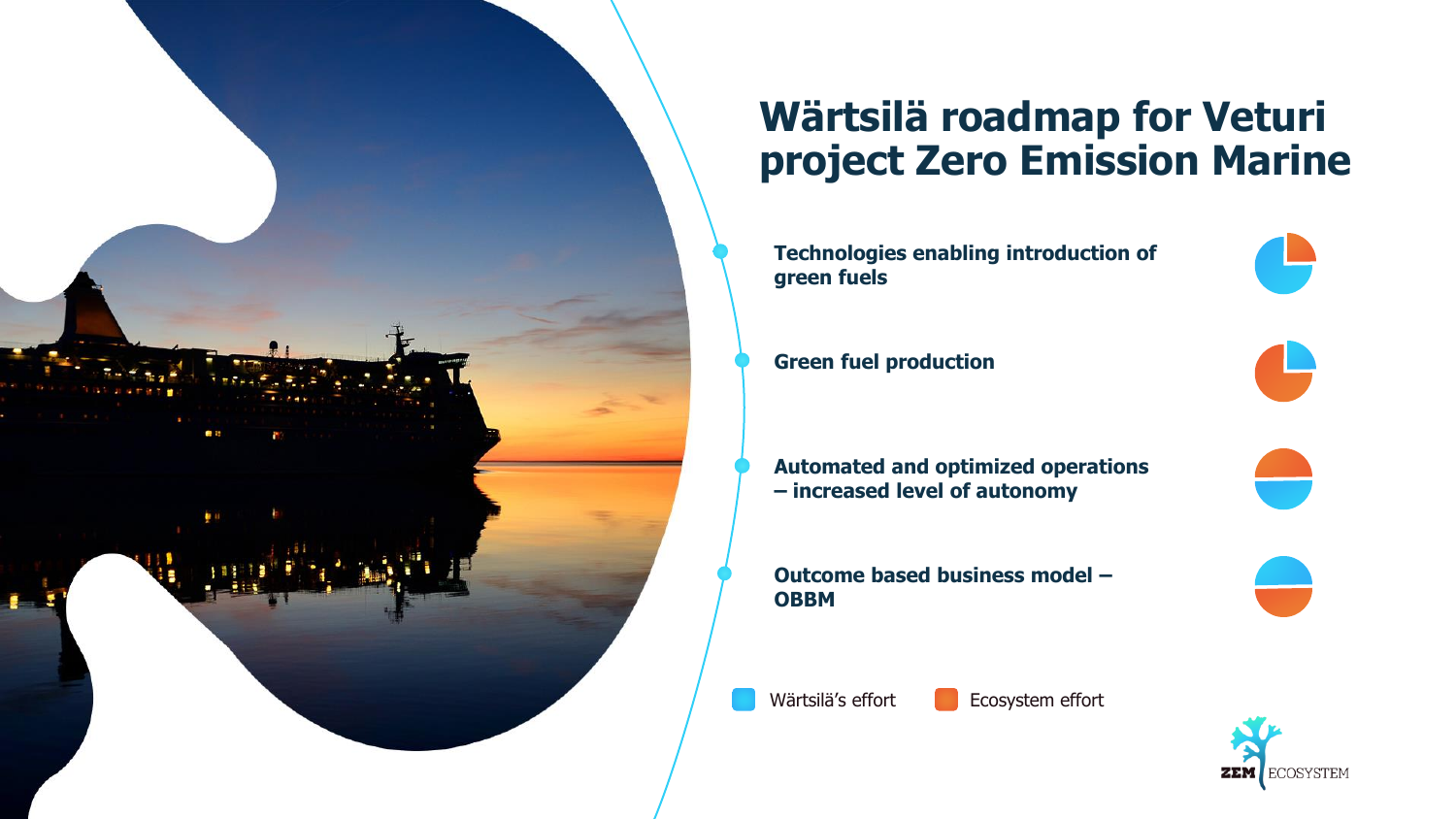

## **Technologies enabling introduction of green fuels**

Hydrogen Internal Combustion Engine (ICE) concepts and related enabling technologies

Ammonia Internal Combustion Engine (ICE) concepts and related enabling technologies

Further develop the methanol and ethanol ICE concepts

Operating on blends – Develop technologies, testing and approving the use of various blends

Aftertreatment – further reduction of global and local harmful emissions

Further integration of new and existing Energy Storage systems for the Marine and Energy Markets

| 2022 | 2023  | nnn<br>ZUZ' | . 2027<br>2025 | $\sim$ $\sim$ $\sim$<br>ZUZD | 202<br>-92 |
|------|-------|-------------|----------------|------------------------------|------------|
|      | _____ |             |                |                              | _____      |

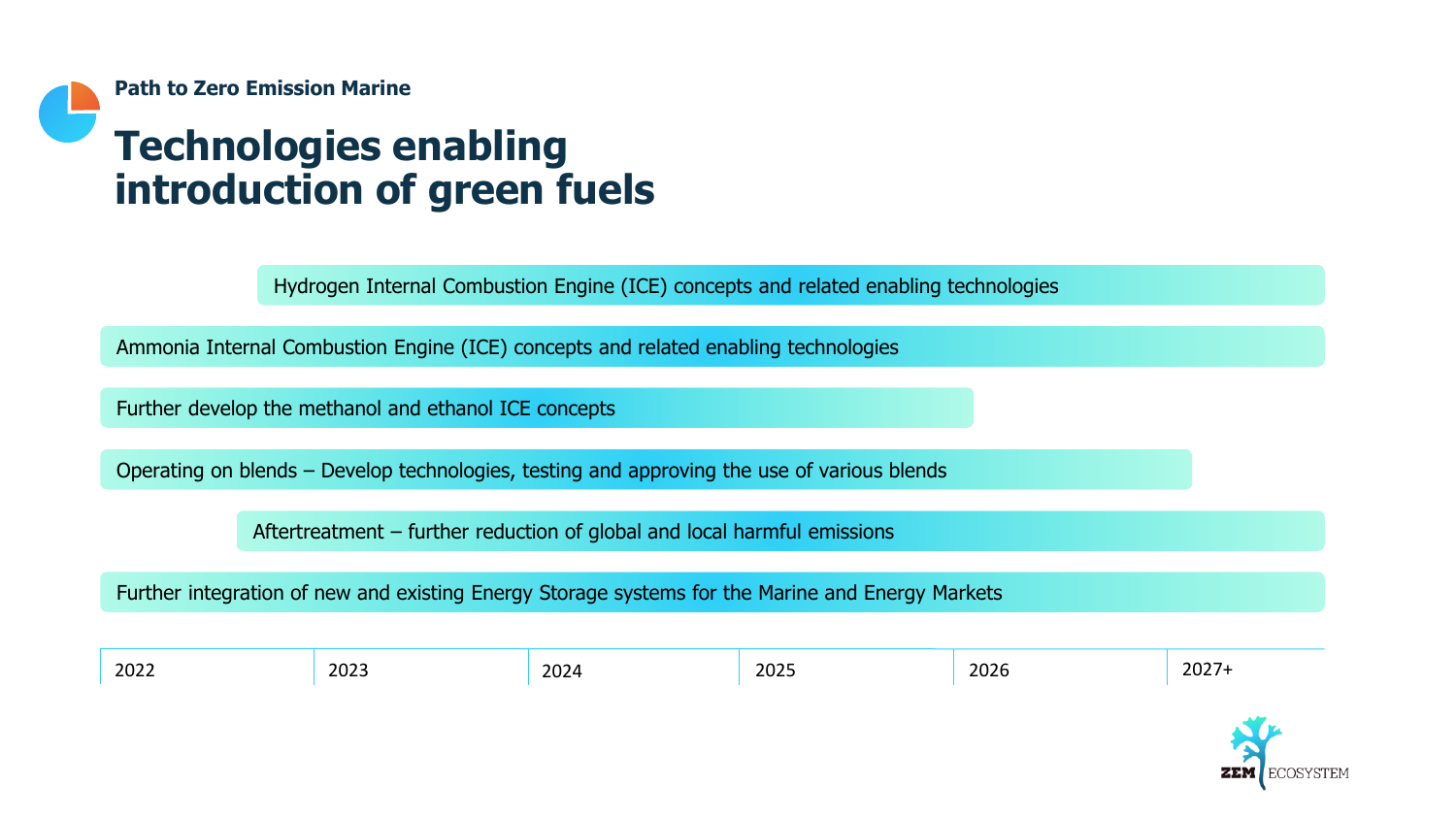

|                                                                            |  |                                                                              | Carbon Capture, Storage and Utilisation Technologies |                                                               |        |         |               |
|----------------------------------------------------------------------------|--|------------------------------------------------------------------------------|------------------------------------------------------|---------------------------------------------------------------|--------|---------|---------------|
|                                                                            |  |                                                                              |                                                      | Develop and pilot Hydrogen production technologies            |        |         | ×<br><u>م</u> |
|                                                                            |  |                                                                              | Develop and pilot Ammonia production technologies    |                                                               |        |         | <b>Power</b>  |
|                                                                            |  |                                                                              |                                                      | Develop and pilot Hydrogen carriers for storage and logistics |        |         |               |
|                                                                            |  | Expand sustainable feedstock alternatives for Bio Fuels (Liquid and Gaseous) |                                                      |                                                               |        |         | ×             |
| Develop Bio & Synthetic Blends for green transition<br>Ex-situ methanation |  |                                                                              |                                                      |                                                               | Bio to |         |               |
| 2022                                                                       |  | 2023                                                                         | 2024                                                 | 2025                                                          | 2026   | $2027+$ |               |
|                                                                            |  |                                                                              |                                                      |                                                               |        |         |               |

**ZEM** ECOSYSTEM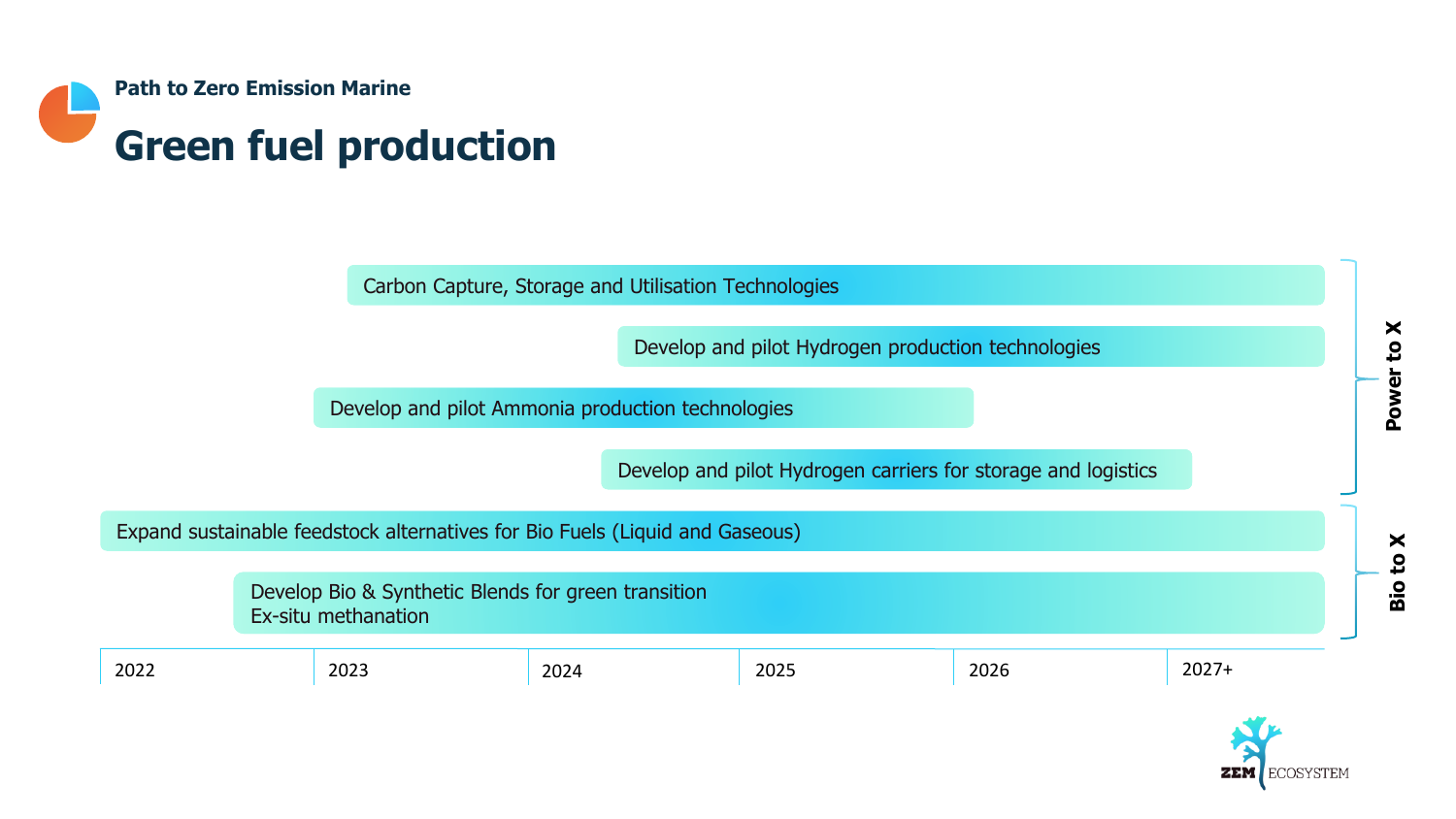## **Automated and optimized operations – increased level of autonomy**

Platform enabling cloud applications

Models & APIs - Development of optimization and "autonomous ready" models, APIs and libraries, helping to quantify vessel and ecosystem level energy usage and related emissions

Integrations and data sources – Open APIs for equipment integration onboard, enabling new data for model development as well as integration of new data sources

Applications for automated, connected and optimized operations

| 2023<br>2022<br>____ | . רחר<br>202 <sup>c</sup> | $\sim$ $\sim$ $\sim$ $\sim$<br>ZUZJ | 202c<br>∠∪∠o<br>_____ | วกวร<br>ZUZ I |
|----------------------|---------------------------|-------------------------------------|-----------------------|---------------|
|----------------------|---------------------------|-------------------------------------|-----------------------|---------------|

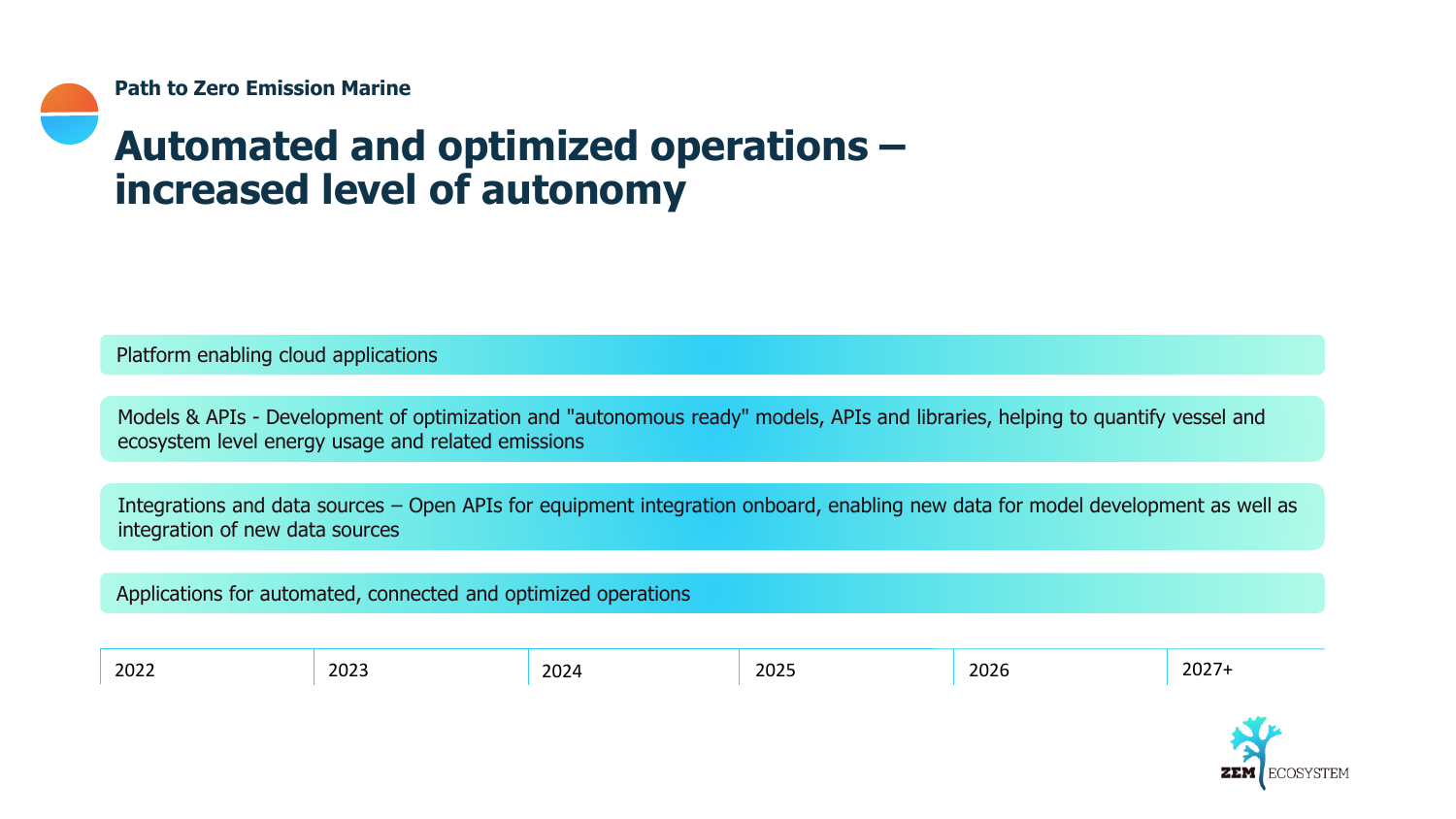#### **Path to Zero Emission Marine**

## **Outcome based business model – OBBM**

ENGINE SFOC OPTIMIZATION –Engine efficiency and emission reduction through upgrades and optimized operations

VESSEL FUEL OPTIMIZATION - Vessel fuel efficiency and emission reduction through propulsion upgrades and energy savings devices

EMISSION COMPLIANCE (CII) – Capability to guarantee fuel savings that are required for targeted CII rating

FINANCING & RISK MANAGEMENT – Capability to offer financing and performance guarantees for fuel savings

ASSET USAGE – Fuel & emission savings through

Scaling up the released OBBM offerings to new segments and customer bases

Extend OBBM offering with addition value propositions (e.g. conversions to future zero-carbon fuels & lean manned engine room)

optimized usage of the powertrain and the vessel

| 2022 | $\sim$<br><b>LULJ</b> | חרחר<br>تتملم | วกวี<br>ZUZO | $\sim$ $\sim$ $\sim$<br>,,<br>ZUZ I |
|------|-----------------------|---------------|--------------|-------------------------------------|
|      |                       |               |              |                                     |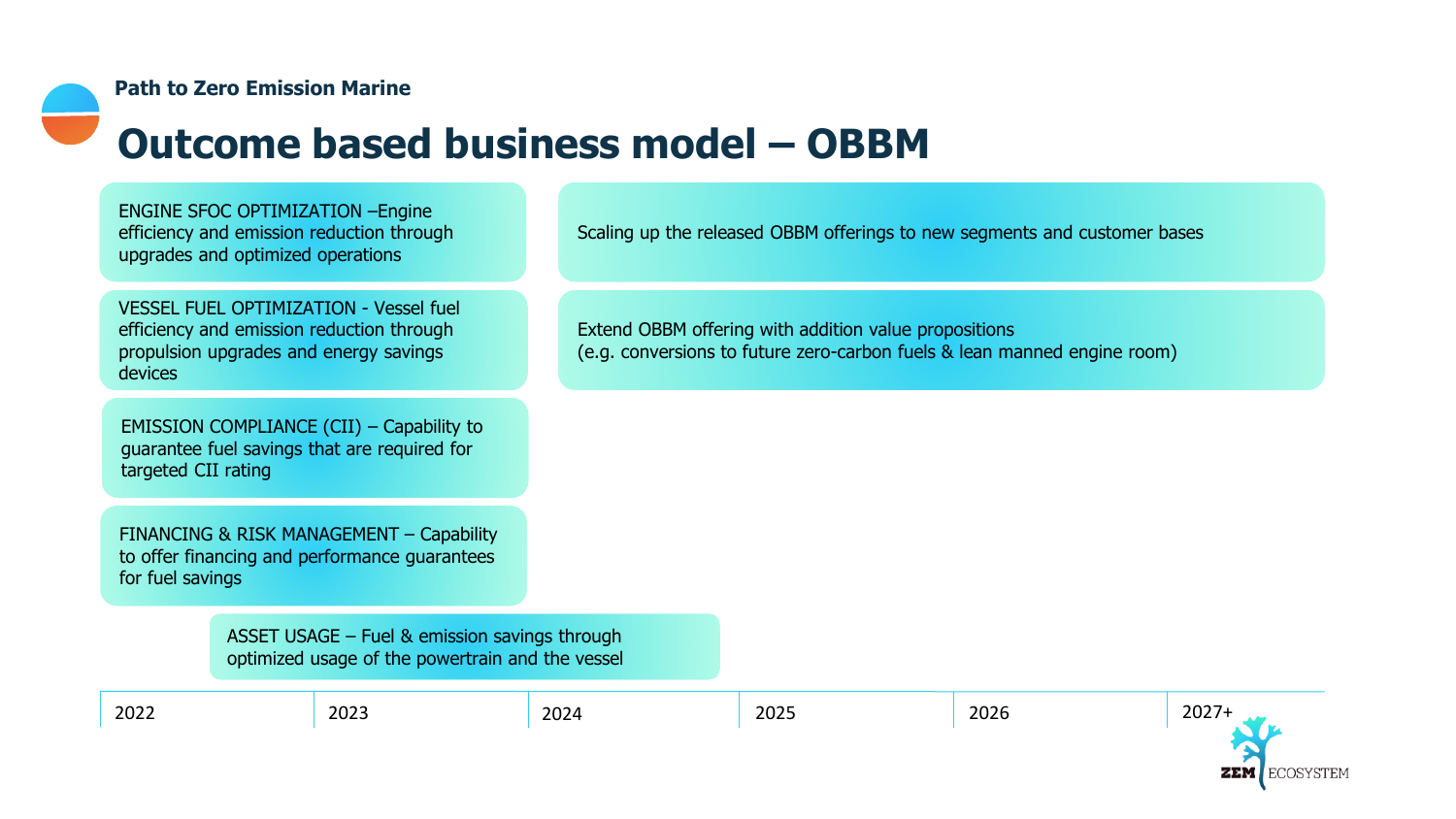

## **Research topics**

- Risk management
- Sector coupling & regulations
- Green fuel material questions
- **Resilience**
- Emission monitoring
- Cyber-security
- **Safety**

### **Knowledge creation Simulations / modelling**

- Combustion concepts
- Engine and propulsion efficiency
- Energy optimization & AI
- Emission forecasting with data models
- Data models and API
- Integration pilots for applications

### **New solutions**

- Ex-Situ Methanation
- Green Fuel storage and logistics
- Emission reduction concepts (gas, noise)
- Cloud application platform and interfaces
- Commercial models for fuel and emission reduction
- Commercial lifecycle models for alternative fuels

### **Market studies**

- Socio-economic study
- Combustion concepts
- Green fuel cost & availability